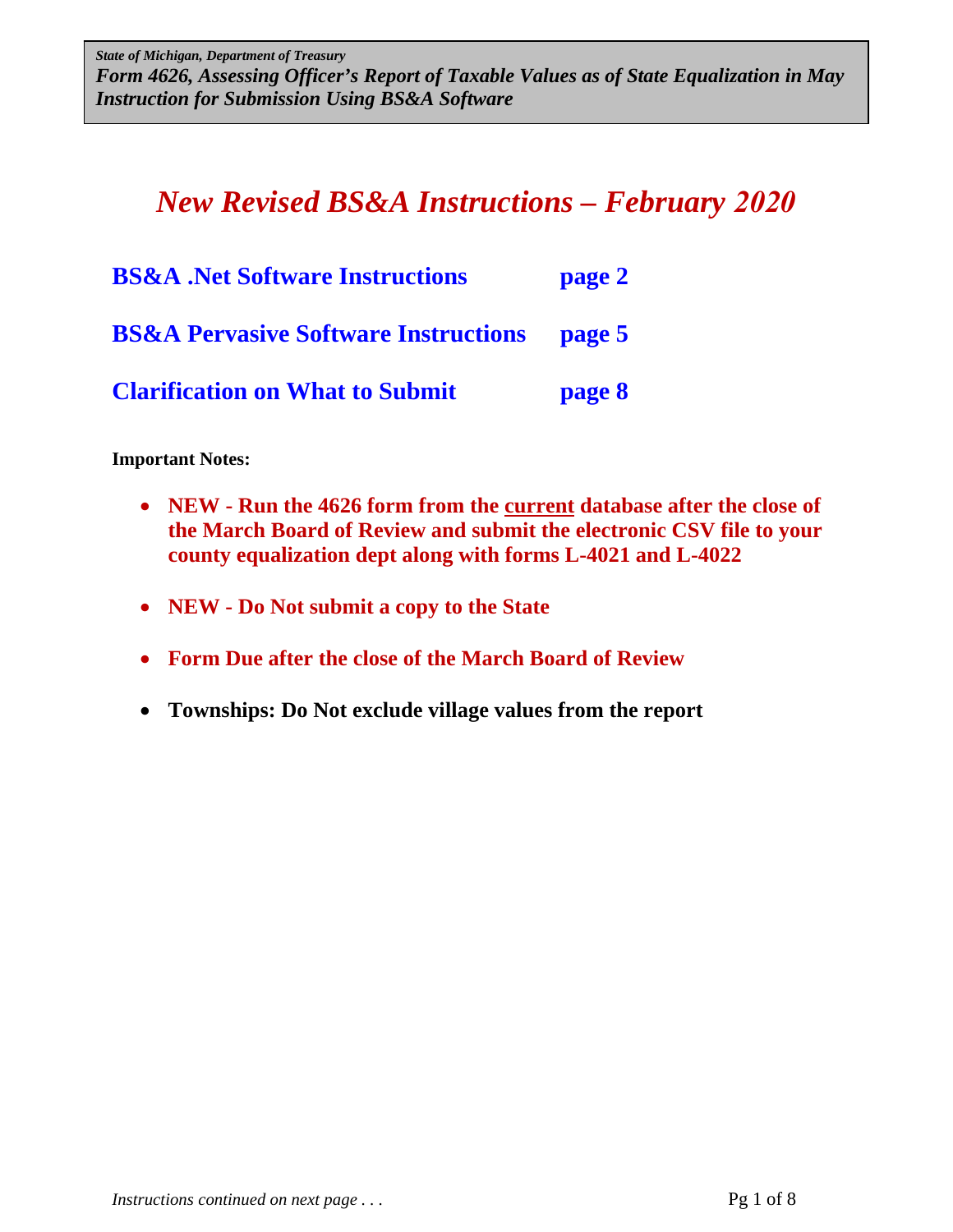*Form 4626, Assessing Officer's Report of Taxable Values as of State Equalization in May Instruction for Submission Using BS&A Software* 

## *.Net Instructions pgs 2-4*

 $\Sigma\!3$ 

Make sure you are in **Table View** (not Parcel View) before running the report. From the File Menu:

- 1. Select 'Reports' File
- 2. Select 'Assessing Reports'
- Reports Utilities View Navigation Tasks Help **Assessing Reports** Delete

Category: Assessing Reports

Spec, Pop: Ad Valorem Parcels

Name: L-4626

**Report Population** Population: All Records

**Run Reports** 

3. Select 'L-4626' from the reports listed

The correct report population choices will automatically be completed for you.

4. Set up your Report Options:

Preparer Name: (Enter your name) Preparer Phone: (Enter your phone #) Preparer Email: (Enter your email address) Govt Unit: Select the appropriate Twp or City

*Important: Remove* the checkmark next to **Send to State of Michigan** \*The 2/15/2016 BS&A update will remove this option from the Report Options screen.

DON'T USE – REMOVE CHECKMARK Service of Michigan

 $\vert$ 

 $\blacktriangledown$ 

 $\overline{\phantom{a}}$ 

Report Options..

Pop. Options...

b Add Report b Delete Report | 2 Edit | 12 Rename | B Audit | 2 Tools

Apply Advanced Query to Population

*Important***:** Make sure to put a checkmark next to **Write results to Excel text file (CSV)**

V Write results to Excel text file (CSV)

#### *Important:* Click **Browse** and select the save location in **Export Directory** for the CSV file that will be created. L-4626 - Options

\*Remember the file save location you selected so later you can locate the software generated CSV file and attach it to an email to your equalization department.

**File Name**: Auto fill – Don't change *(Year\_County #\_LU info)* If you want to use a different name for your file, rename it after it is generated.

Preparer Name: (Enter your name) Preparer Phone: (Enter your phone number) Preparer E-Mail: (Enter your email address) Gov. Unit: 010.SUNFIELD TOWNSHIP  $\vert$ Send to State of Mi ngan **DON'T USE – REMOVE CHECKMARK**  $\overline{v}$  Wite results to Excel text file (CSV) Export Directory: C:\Users\marusichd\Desktop Browse. Filename: 2015\_23\_010.CSV Close

Close

*Instructions continued on next page ...*  $\sqrt{pq}$  is  $\sqrt{pq}$  is  $\sqrt{pq}$  or  $\sqrt{pq}$  or  $\sqrt{pq}$  or  $\sqrt{pq}$  or  $\sqrt{pq}$  or  $\sqrt{pq}$  or  $\sqrt{pq}$  or  $\sqrt{pq}$  or  $\sqrt{pq}$  or  $\sqrt{pq}$  or  $\sqrt{pq}$  or  $\sqrt{pq}$  or  $\sqrt{pq}$  or  $\sqrt{pq}$  or  $\sqrt$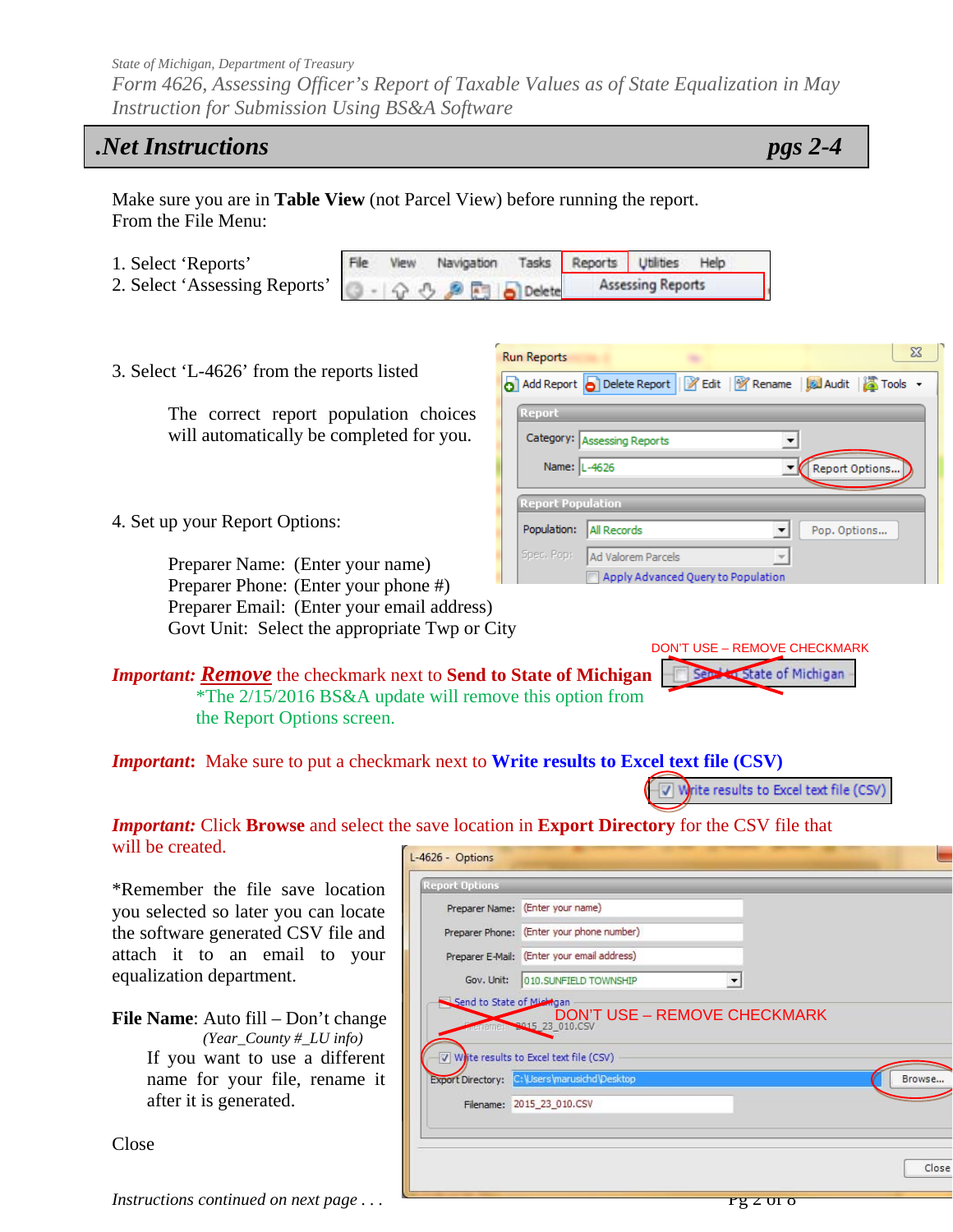*Form 4626, Assessing Officer's Report of Taxable Values as of State Equalization in May Instruction for Submission Using BS&A Software* 

### *.Net Instructions pgs 2-4*

- 5. If printing the form, check the Printer Settings. Make sure the printer is set to print in Landscape format. Current Printer: HP LaserJet 4000 Series PCL 5 Printer Settings...
- 6. Click OK to run the report.

A paper version of the form will appear on the screen. You can print a copy for yourself if you like.

*Important*: This report is to be submitted to your equalization department for them to upload into the eEqualization system online. They cannot upload a paper or pdf copy. They cannot upload a CSV file you exported yourself from the screen generated form. They will need the CSV file automatically created by the BS&A software. When this form appears on your screen, the needed CSV file will automatically be created for you and deposited in the save location Path you selected under Report Options. Retrieve the CSV file from this save location and email to your equalization department.

The CSV file you need to submit can be found in your save location, named in the following manner:

| Year_CountyNumber_LocalUnit[.csv]                  |  |  |
|----------------------------------------------------|--|--|
| (ie: $2020\_32\_12$ ) OR (ie: $2020\_32\_12.csv$ ) |  |  |

| $01 - 070$                                        | ALCONA - HAWES TWP.<br>070                                                                         |                                                                                                                                                   |  |
|---------------------------------------------------|----------------------------------------------------------------------------------------------------|---------------------------------------------------------------------------------------------------------------------------------------------------|--|
|                                                   |                                                                                                    |                                                                                                                                                   |  |
| district (SD) in the local unit                   | State code and name of each school                                                                 |                                                                                                                                                   |  |
| Taxable Value of ALL REAL property                |                                                                                                    |                                                                                                                                                   |  |
|                                                   | Taxable Value of COMMERCIAL and INDUSTRIAL REAL property<br>Taxable Value of ALL PERSONAL property |                                                                                                                                                   |  |
|                                                   |                                                                                                    | Taxable Value of COMMERCIAL, INDUSTRIAL and UTILITY PERSONAL property<br>Taxable Value of INDUSTRIAL PERSONAL property in Renaissance Zone(s) Of  |  |
|                                                   |                                                                                                    | Taxable Value of ALL Renaissance Zone property expiring December 31, 20                                                                           |  |
|                                                   |                                                                                                    | Taxable Value of CUI Renaissance Zone property expiring December 31, 20<br>Taxable Value of ALL Renaissance Zone property expiring December 31, 2 |  |
|                                                   |                                                                                                    | Taxable Value of CUI Renaissance Zone property expiring December 31, 20                                                                           |  |
|                                                   |                                                                                                    | Taxable Value of ALL Renaissance Zone property expiring December 31, 2                                                                            |  |
| Villages in the Township                          |                                                                                                    | Taxable Value of CUI Renaissance Zone property expiring December 31, 20<br>All Classes of TV                                                      |  |
|                                                   |                                                                                                    | Excluding Renaissanc<br>Zone Property                                                                                                             |  |
|                                                   |                                                                                                    |                                                                                                                                                   |  |
|                                                   |                                                                                                    |                                                                                                                                                   |  |
|                                                   | Districts and Authorities levying millage                                                          | All Classes of TV                                                                                                                                 |  |
| in ONLY part of the local unit                    |                                                                                                    | Excluding Renaissanc<br>Zone Property                                                                                                             |  |
|                                                   |                                                                                                    |                                                                                                                                                   |  |
|                                                   |                                                                                                    |                                                                                                                                                   |  |
|                                                   |                                                                                                    |                                                                                                                                                   |  |
|                                                   |                                                                                                    |                                                                                                                                                   |  |
|                                                   |                                                                                                    |                                                                                                                                                   |  |
|                                                   |                                                                                                    |                                                                                                                                                   |  |
|                                                   |                                                                                                    |                                                                                                                                                   |  |
|                                                   |                                                                                                    |                                                                                                                                                   |  |
|                                                   |                                                                                                    |                                                                                                                                                   |  |
|                                                   |                                                                                                    |                                                                                                                                                   |  |
|                                                   |                                                                                                    |                                                                                                                                                   |  |
|                                                   |                                                                                                    |                                                                                                                                                   |  |
|                                                   |                                                                                                    |                                                                                                                                                   |  |
|                                                   |                                                                                                    |                                                                                                                                                   |  |
|                                                   |                                                                                                    |                                                                                                                                                   |  |
|                                                   | K « (C:) Local Disk ▶ EQUALW ▶                                                                     | $+$<br>Search EQ<br>$\mathbf{p}$<br>517 335                                                                                                       |  |
| X Open ▼<br>Organize -                            | Print<br>Burn<br>New folder                                                                        | <b>註 ▼</b><br><b>STEP</b><br>$\circled{c}$                                                                                                        |  |
| <b>4 Favorites</b>                                | Name                                                                                               | Date modified ^                                                                                                                                   |  |
| Desktop                                           | <b>Apex</b>                                                                                        | 5/21/2013 9:59                                                                                                                                    |  |
| Downloads                                         | Default                                                                                            | 4/13/2015 12:5                                                                                                                                    |  |
| Recent Places                                     | Examples                                                                                           | 6/17/2013 8:52                                                                                                                                    |  |
|                                                   | 2015_00_XXXXX                                                                                      | 4/13/2015 1:17                                                                                                                                    |  |
| <b>A</b> Libraries                                | 2167A.FPC                                                                                          | 6/11/2010 11:1                                                                                                                                    |  |
| Documents                                         | Acreage.FPC                                                                                        | 2/25/2009 2:37                                                                                                                                    |  |
| $\triangleright$ Music                            | Agsample.fpc                                                                                       | 8/1/2006 3:45                                                                                                                                     |  |
| $\triangleright$ $\blacksquare$ Pictures          | allapps                                                                                            | 9/29/2004 3:19                                                                                                                                    |  |
| <b>Videos</b>                                     | Apex JPG                                                                                           | 8/24/2011 9:57                                                                                                                                    |  |
|                                                   | ApexMed                                                                                            | 5/21/2009 10:5                                                                                                                                    |  |
| 4   Computer<br>Ė                                 | ApexX                                                                                              | 5/21/2007 3:31                                                                                                                                    |  |
| <b>DE (C:)</b> Local Disk                         | apexx.ocx                                                                                          | 2/7/2007 1:48                                                                                                                                     |  |
| D (H:) MarusichD (\                               | asciref                                                                                            | 1/13/2015 11:2                                                                                                                                    |  |
| M:) Shared (\\Tri<br>D < <a>(V:) treasurydfs </a> | AsrMan<br>assample.fpc                                                                             | 6/29/2007 3:30<br>8/2/2013 2:12                                                                                                                   |  |

Assessing Officer's Report of Taxable Values as of State Equalization

County Name, Local Unit Name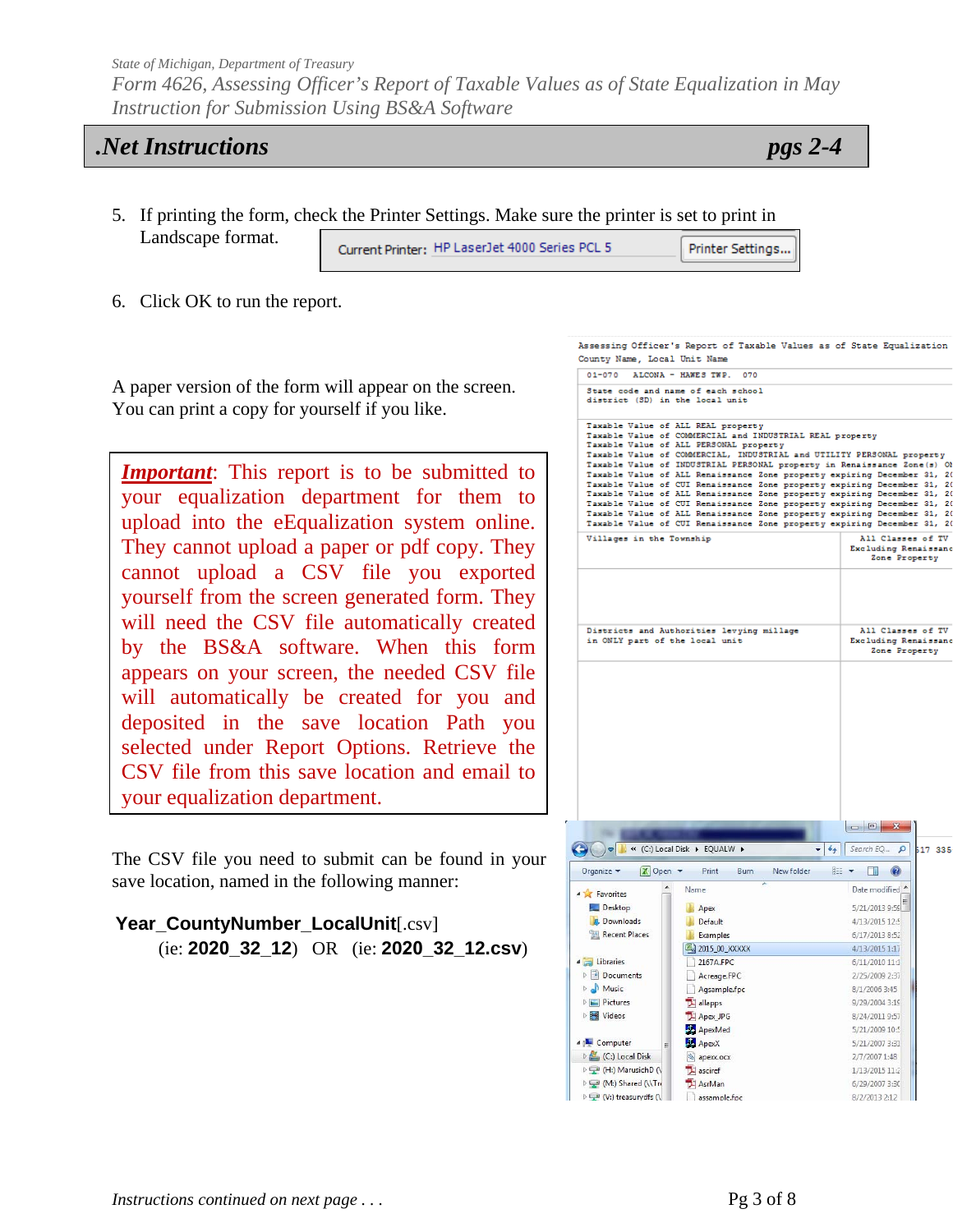*State of Michigan, Department of Treasury Form 4626, Assessing Officer's Report of Taxable Values as of State Equalization in May Instruction for Submission Using BS&A Software*

## *.Net Instructions pgs 2-4*

If you have any problems or questions, you can check with Jessica Erhardt at the State of Michigan at (517) 335-7556 or with BS&A at (517) 641-8900

*Important:* If you should have to rerun the report and generate a new CSV file, first delete any existing CSV file. Once a CSV file is created, it will not be replaced with a newer version.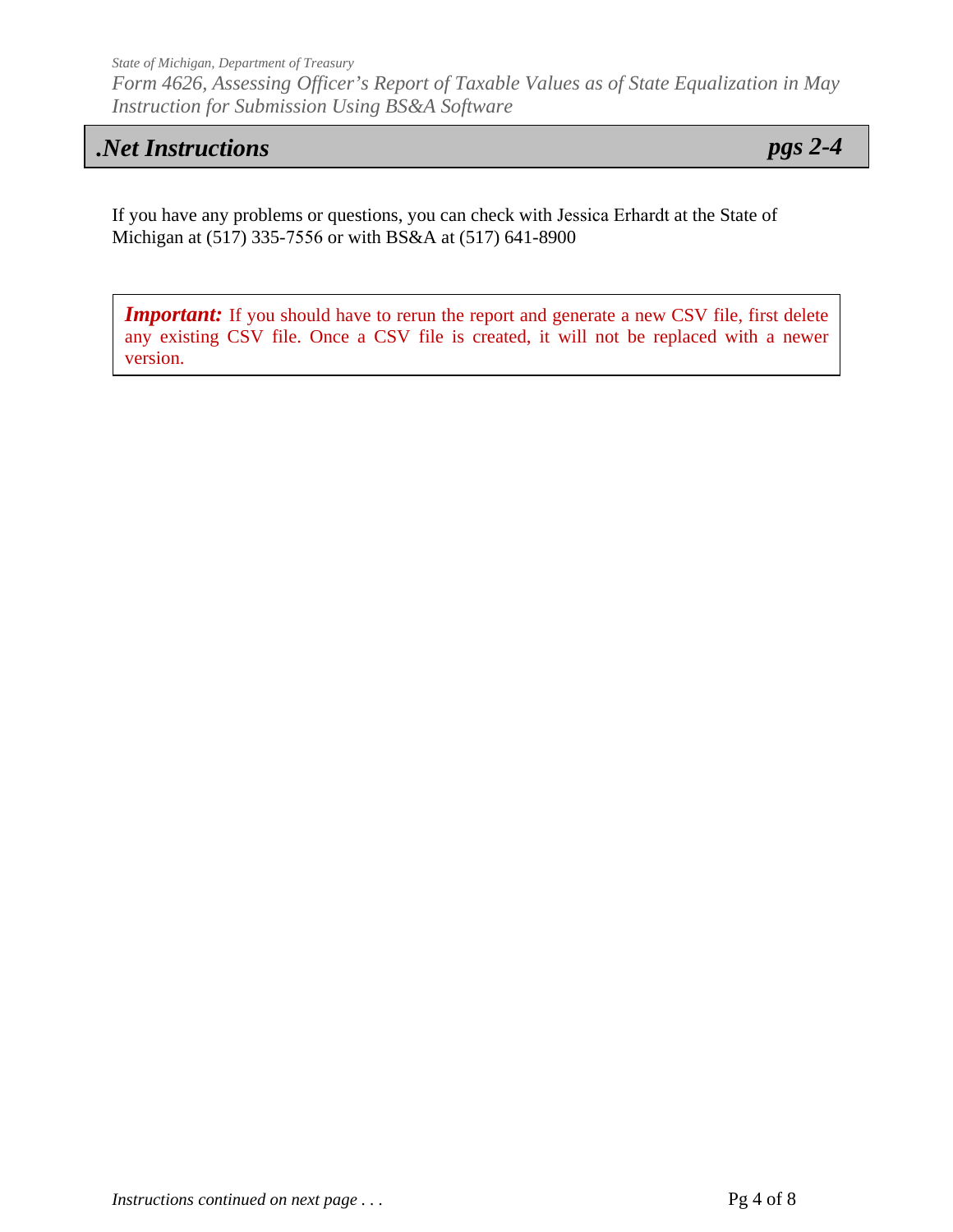*Form 4626, Assessing Officer's Report of Taxable Values as of State Equalization in May Instruction for Submission Using BS&A Software* 

## *Pervasive Instructions pgs 5-7*

Make sure you are in Table View (not Parcel View) before running the report. From the File Menu:

- 1. Select 'Reports
- 2. Select 'Assessing Reports

| <b>File</b> |  | Edit List Reports Utilities Help |  |
|-------------|--|----------------------------------|--|
|             |  | <b>Assessing Reports</b>         |  |
|             |  | Equalization Departs             |  |

- 3.
- 4. Select 'L-4626' from the reports listed, and make sure the following are selected in the Report Setup Window: **Benot** Ë **Turkeye**

|                                   |                               | meham                   | L'4020                        | LY.                     |
|-----------------------------------|-------------------------------|-------------------------|-------------------------------|-------------------------|
|                                   |                               | <b>Destination</b>      | Print to Window               | $\overline{\textbf{v}}$ |
| Destination:                      | Print to Window               | Population              | All Records                   |                         |
| Population:                       | All Records                   | Sort Report             | Current Index Order           |                         |
| Sort Report:                      | <b>Current Index Order</b>    | Report Options          | Choose Report Options         |                         |
|                                   |                               | <b>Printer Settings</b> | HP LaserJet 4000 Series PCL6  |                         |
|                                   |                               | Margin/Font Select      | Report Margins/Font Selection |                         |
| Set up your Report Options:<br>5. | Report Options                |                         | Choose Report Options         |                         |
| <b>Special Population:</b>        | Ad Valorem Parcels (default)  |                         | L-4626 Options                |                         |
|                                   | (Do not include special acts) |                         | Special Population            | Ad-Valorem Parcels      |
| Preparer Name:                    | (Enter your name)             |                         | Preparer Name                 | Enter your name         |
| <b>Preparer Phone:</b>            | (Enter your phone #)          |                         | Preparer Phone                | Enter your phone#       |

*Important***:** Make sure to put a Green checkmark next to **Write results to Excel text file (CSV)** 

Preparer Email: (Enter your email address)

Write results to Excel text file (CSV)



*Important:* Click **Browse** and select the save location **Path** for the CSV file that will be created.

 *Important: Remove* the checkmark next to **FTP file to STC when done**

FTP file to STC when done Ø DON'T USE – REMOVE CHECKMARK

File Name: Auto fill – Don't change *(Year\_County #\_LU info)* If you want to use a different name for your file, rename it after it is generated

Govt Unit: Select the appropriate Twp or City

Close

\*Remember the file save location you selected so later you can locate the software generated CSV file and attach it to an email to your equalization department. Path C:\Users\marusichd\Desktop

**Brows**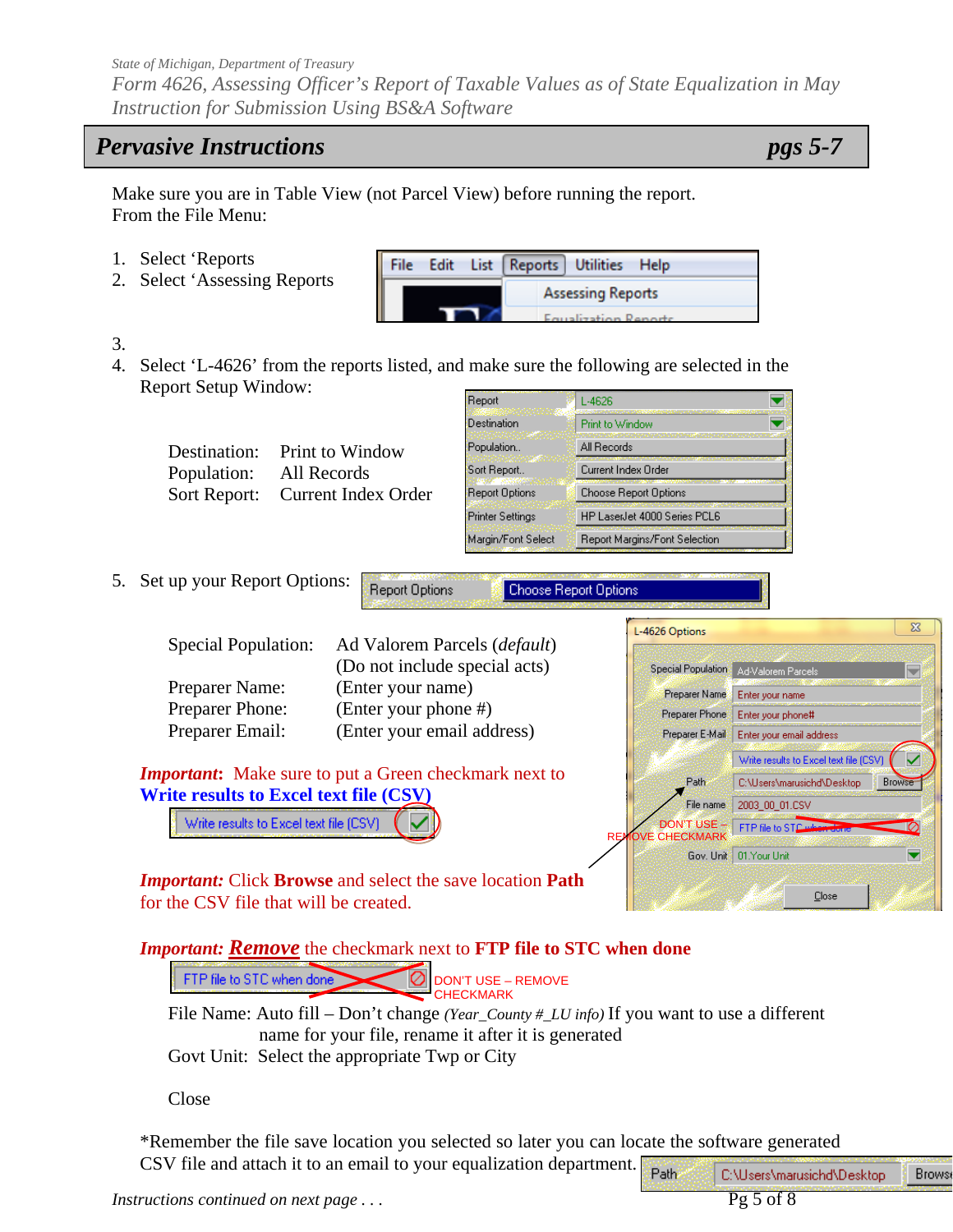*Form 4626, Assessing Officer's Report of Taxable Values as of State Equalization in May Instruction for Submission Using BS&A Software* 

## *Pervasive Instructions pgs 5-7*

5. If printing the form, check the Printer Settings. Make sure the printer is set to print in Landscape format.

| Printer Settings | HP LaserJet 4000 Series PCL 5 |
|------------------|-------------------------------|
|                  |                               |

County Name, Local Unit Name

7. Click OK to run the report.

A paper version of the form will appear on the screen. You can print a copy for yourself if you like.

*Important*: This report is to be submitted to your equalization department for them to upload into the eEqualization system online. They cannot upload a paper or pdf copy. They cannot upload a CSV file you exported yourself from the screen generated form. They will need the CSV file automatically created by the BS&A software. When this form appears on your screen, the needed CSV file will automatically be created for you and deposited in the save location Path you selected under Report Options. Retrieve the CSV file from this save location and email to your equalization department.

The CSV file you need to submit can be found in your save location, named in the following manner:

**Year\_CountyNumber\_LocalUnit**[.csv] (ie: **2020\_32\_12**) OR (ie: **2020\_32\_12.csv**)

| $01 - 070$                                                          | ALCONA - HAWES TWP.<br>070                                                                                                                                                                                                                                                                                                                                                                                                                                                                                                                                                                                                                                                                                                                          |                                                            |
|---------------------------------------------------------------------|-----------------------------------------------------------------------------------------------------------------------------------------------------------------------------------------------------------------------------------------------------------------------------------------------------------------------------------------------------------------------------------------------------------------------------------------------------------------------------------------------------------------------------------------------------------------------------------------------------------------------------------------------------------------------------------------------------------------------------------------------------|------------------------------------------------------------|
| district (SD) in the local unit                                     | State code and name of each school                                                                                                                                                                                                                                                                                                                                                                                                                                                                                                                                                                                                                                                                                                                  |                                                            |
|                                                                     | Taxable Value of ALL REAL property<br>Taxable Value of COMMERCIAL and INDUSTRIAL REAL property<br>Taxable Value of ALL PERSONAL property<br>Taxable Value of COMMERCIAL, INDUSTRIAL and UTILITY PERSONAL property<br>Taxable Value of INDUSTRIAL PERSONAL property in Renaissance Zone(s) Of<br>Taxable Value of ALL Renaissance Zone property expiring December 31, 20<br>Taxable Value of CUI Renaissance Zone property expiring December 31,<br>Taxable Value of ALL Renaissance Zone property expiring December 31, 2<br>Taxable Value of CUI Renaissance Zone property expiring December 31, 2<br>Taxable Value of ALL Renaissance Zone property expiring December 31,<br>Taxable Value of CUI Renaissance Zone property expiring December 31, | -20<br>$\overline{2}$<br>2                                 |
| Villages in the Township                                            |                                                                                                                                                                                                                                                                                                                                                                                                                                                                                                                                                                                                                                                                                                                                                     | All Classes of TV<br>Excluding Renaissanc<br>Zone Property |
| in ONLY part of the local unit                                      | Districts and Authorities levying millage                                                                                                                                                                                                                                                                                                                                                                                                                                                                                                                                                                                                                                                                                                           | All Classes of TV<br>Excluding Renaissanc                  |
|                                                                     |                                                                                                                                                                                                                                                                                                                                                                                                                                                                                                                                                                                                                                                                                                                                                     | Zone Property                                              |
|                                                                     | « (C:) Local Disk ▶ EQUALW ▶                                                                                                                                                                                                                                                                                                                                                                                                                                                                                                                                                                                                                                                                                                                        | $-14$<br>Search EQ p<br>517 335                            |
| $X$ Open $\sim$<br>Organize -<br><b>4</b> Favorites                 | Print<br>New folder<br>Burn<br>Name                                                                                                                                                                                                                                                                                                                                                                                                                                                                                                                                                                                                                                                                                                                 | <b>第 ▼ 日</b><br>$\circledcirc$<br>Date modified            |
| Desktop<br>Downloads<br><b>Recent Places</b>                        | Apex<br>Default<br>Examples                                                                                                                                                                                                                                                                                                                                                                                                                                                                                                                                                                                                                                                                                                                         | 5/21/2013 9:59<br>4/13/2015 12:5<br>6/17/2013 8:52         |
| 4 Libraries<br>Documents                                            | 2015_00_XXXXX<br>2167A.FPC                                                                                                                                                                                                                                                                                                                                                                                                                                                                                                                                                                                                                                                                                                                          | 4/13/2015 1:17<br>6/11/2010 11:1                           |
| $\triangleright$ Music                                              | Acreage.FPC<br>Agsample.fpc                                                                                                                                                                                                                                                                                                                                                                                                                                                                                                                                                                                                                                                                                                                         | 2/25/2009 2:37<br>8/1/2006 3:45                            |
| $\triangleright$ $\blacksquare$ Pictures<br><b>N</b> Videos         | <sup>2</sup> allapps<br>Apex_JPG<br>ApexMed                                                                                                                                                                                                                                                                                                                                                                                                                                                                                                                                                                                                                                                                                                         | 9/29/2004 3:19<br>8/24/2011 9:57<br>5/21/2009 10:5         |
| 4   Computer<br>Ë<br>$\triangleright$ $\frac{1}{2}$ (C:) Local Disk | ApexX<br>apexx.ocx                                                                                                                                                                                                                                                                                                                                                                                                                                                                                                                                                                                                                                                                                                                                  | 5/21/2007 3:31<br>2/7/2007 1:48                            |
| D (H:) MarusichD (\                                                 | asciref                                                                                                                                                                                                                                                                                                                                                                                                                                                                                                                                                                                                                                                                                                                                             | 1/13/2015 11:2                                             |
| D (M:) Shared (\\Tri<br>D D (V:) treasurydfs (                      | AsrMan<br>assample.fpc                                                                                                                                                                                                                                                                                                                                                                                                                                                                                                                                                                                                                                                                                                                              | 6/29/2007 3:30<br>8/2/2013 2:12                            |

Assessing Officer's Report of Taxable Values as of State Equalization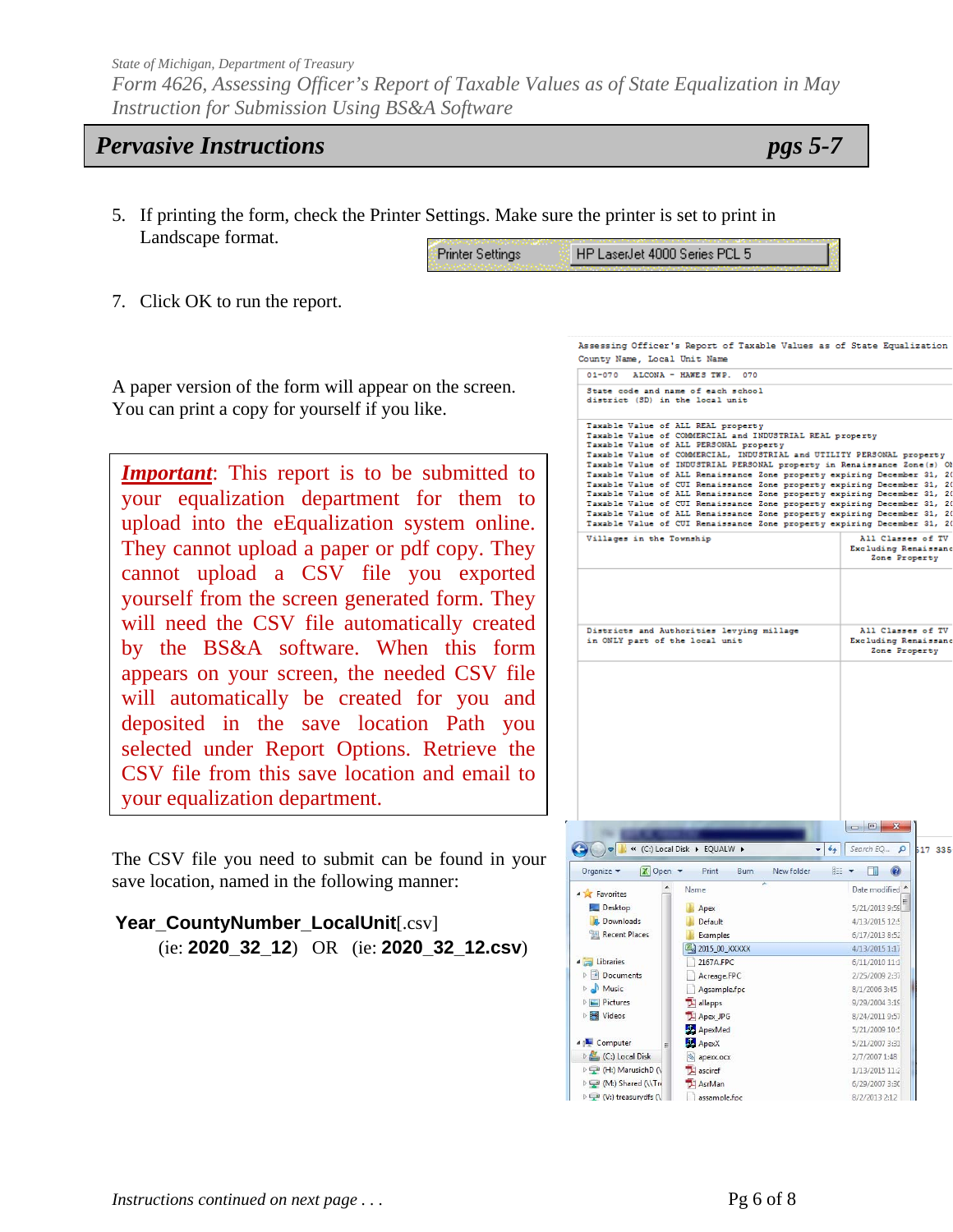*State of Michigan, Department of Treasury Form 4626, Assessing Officer's Report of Taxable Values as of State Equalization in May Instruction for Submission Using BS&A Software* 

## *Pervasive Instructions pgs 5-7*

If you have any problems or questions, you can check with Jessica Erhardt at the State of Michigan at (517) 335-7556 or with BS&A at (517) 641-8900

*Important:* If you should have to rerun the report and generate a new CSV file, first delete any existing CSV file. Once a CSV file is created, it will not be replaced with a newer version.